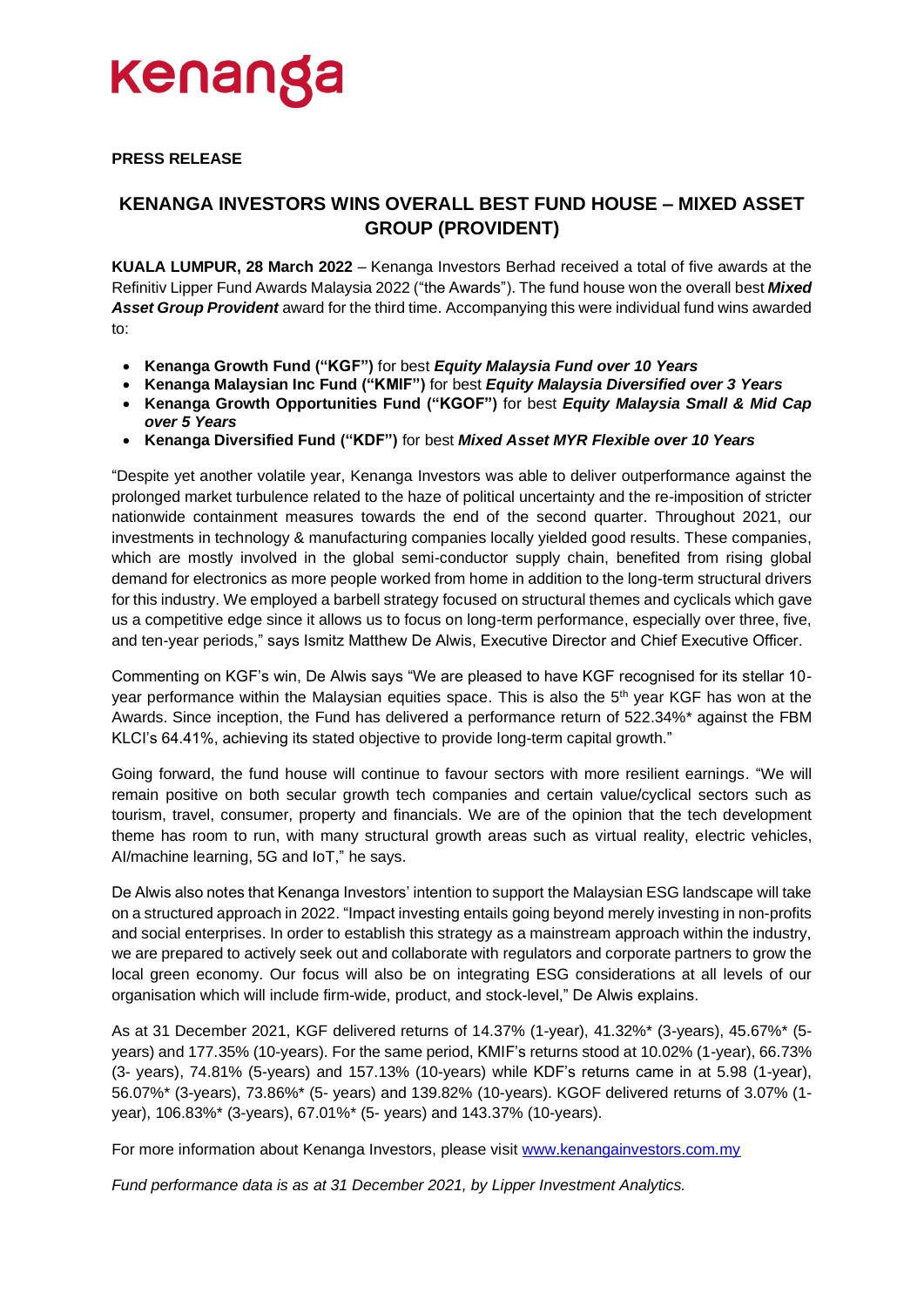# kenanga

#### ###

The Refinitiv Lipper Fund Awards, granted annually, highlight funds and fund companies that have excelled in delivering consistently strong risk-adjusted performance relative to their peers. The Refinitiv Lipper Fund Awards are based on the Lipper Leader for Consistent Return rating, which is a risk-adjusted performance measure calculated over 36, 60 and 120 months. The fund with the highest Lipper Leader for Consistent Return (Effective Return) value in each eligible classification wins the Refinitiv Lipper Fund Award. For more information, see lipperfundawards.com. Although Refinitiv Lipper makes reasonable efforts to ensure the accuracy and reliability of the data contained herein, the accuracy is not guaranteed by Refinitiv Lipper.

*Disclaimer: Investors are advised to read and understand the Master Prospectuses ("MPs"), the Supplemental Master Prospectus ("SMP") (if any), Information Memorandums ("IM") (if any), Product Highlights Sheets ("PHS")*  as well as consider the fees, charges and risk factors involved before investing. The MP, SMP (if any), IM (if any) *and PHS have been registered and/or lodged with the Securities Commission Malaysia ("SC"), who takes no responsibility for its contents and related advertisement or marketing materials, does not indicate that the SC has recommended or endorsed the product/service. The advertisement has not been reviewed by the SC. Investors have the right to request for a copy of PHS and other relevant product disclosure documents which are available at our office, at any authorised distributors and our corporate website before making investment decisions. If you are in doubt when considering the investment or any of the information provided, you are advised to consult a professional adviser. A Fund's track record does not guarantee its future performance. Kenanga Investors Berhad is committed to prevent conflict of interest between its various businesses and activities and between its clients/director/shareholders and employees by having in place procedures and measures for identifying and properly managing any apparent, potential and perceived conflict of interest by making disclosures to Clients, where appropriate. Kenanga Investors Berhad 199501024358.*

### **About Kenanga Investors Berhad 199501024358 (353563-P)**

We provide investment solutions ranging from collective investment schemes, portfolio management services, and alternative investments for retail, corporate, institutional, and high net worth clients via a multi-distribution network.

At the **Refinitiv Lipper Fund Awards Malaysia 2022**, KIB won overall best Mixed Asset - Malaysia Provident Fund Group award for the third time. Accompanying this were individual fund wins awarded to:

- Kenanga Growth Fund for best Equity Malaysia Fund over 10 Years
- Kenanga Malaysian Inc Fund for best Equity Malaysia Diversified over 3 Years
- Kenanga Growth Opportunities Fund for best Equity Malaysia Small & Mid Cap over 5 Years
- Kenanga Diversified Fund for best Mixed Asset MYR Flexible over 10 Years

The Hong Kong-based Asia Asset Management's **2022 Best of the Best Awards** awarded KIB under the following categories, Malaysia Best Impact Investing Manager, Best Application of ESG (ASEAN), Malaysia - Best Equity Manager, Malaysia CEO of the Year, Malaysia CIO of the Year, and Malaysia Best House for Alternatives.

The **FSMOne Recommended Unit Trusts Awards 2021/2022**, named Kenanga Balanced Fund as "Balanced – Malaysia" for the 3rd year, Kenanga ASnitaBond Fund as the "Core Fixed Income – Malaysia (Islamic)" for the second time, while Kenanga OnePRS Conservative Fund was awarded the "Private Retirement Scheme -Conservative" title (3rd year).

For the fifth consecutive year, KIB was affirmed an investment manager rating of **IMR-2** by Malaysian Rating Corporation Berhad, since first rated in 2017. The IMR rating on KIB reflects the fund management company's well-established investment processes and sound risk management practices. During the first half of 2021, KIB's 20 largest unit trust funds outperformed its benchmarks for the one-year, three-year and five-year periods.

*This Press Release was issued by Kenanga Group's Marketing & Communications department.*

For more information, please contact: **Muhammad Khumeini Hairudin Puteri Zelia Athirah**